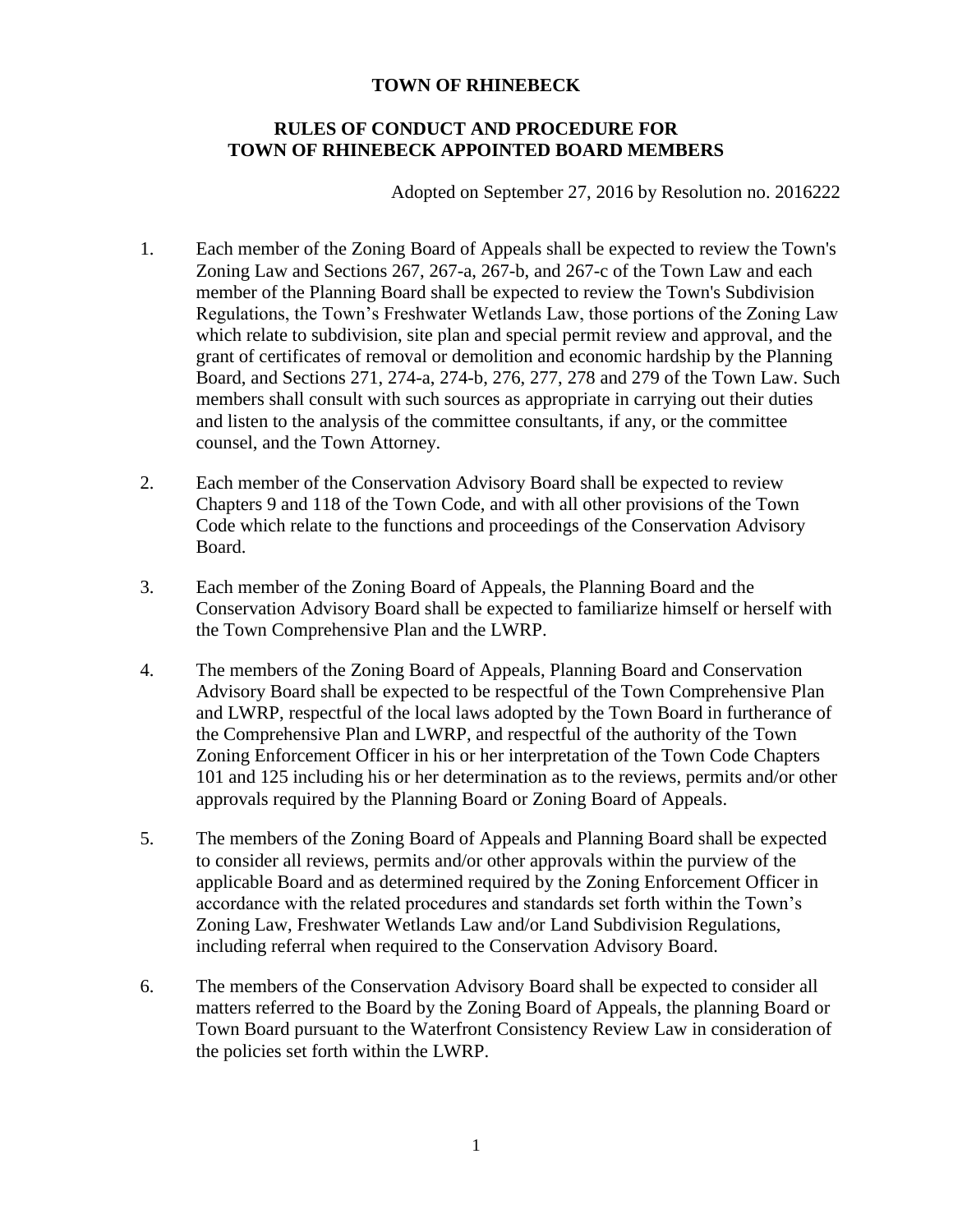# **RULES OF CONDUCT AND PROCEDURE FOR TOWN OF RHINEBECK APPOINTED BOARD MEMBERS**

- 7. The members of the Zoning Board of Appeals, Planning Board and Conservation Advisory Board shall be expected to further conduct themselves in conformity with all rules and regulations that may be adopted by the Zoning Board of Appeals, Planning Board and Conservation Advisory Board, respectively, for the conduct of meetings and public hearings of those Boards.
- 8. Each member of the Zoning Board of Appeals shall complete a minimum of four (4) hours of training each year designed to enable such member to more effectively carry out his or her duties and any training received by a member in excess of the four (4) hours in any one year may be carried over by that member into succeeding years in order to meet these training requirements, all in accordance with the provisions of §267(7-a) of the Town Law.
- 9. Each member of the Planning Board shall complete, at a minimum, four (4) hours of training each year designed to enable such member to more effectively carry out his or her duties and any training received by a member in excess of four (4) hours in any one year may be carried over by that member into succeeding years in order to meet this training requirement, all in accordance with the provisions of Town Law §271(7 a) of the Town Law.
- 10. Any such training for ZBA or Planning Board members shall be approved by the Town Board and may include, but not be limited to, training provided by a municipality, regional or county office or commission, county or state planning federation, state agency, statewide municipal association, college or other similar entity, and such training may be provided in a variety of formats including, but not limited to, electronic media, video, distance learning and traditional classroom training, and any expenditure related to this training approved in advance in writing by the Town Board or by other Town officer or employee within limit(s) authorized by the Town Board.
- 11. To be eligible for a reappointment at the expiration of a Zoning Board of Appeals or Planning Board member's term, such member shall have completed the training as required by this Resolution, and by  $\S267(7-a)$  or  $\S271(7-a)$ , as the case may be.
- 12. The training provided by this Resolution may be waived or modified by Resolution of the Town Board when, in the judgment of the Town Board, it is in the best interest of the Town to do so.
- 13. No decision of the Zoning Board of Appeals or Planning Board or either opinion or recommendation issued by the Conservation Advisory Board shall be voided or declared invalid because of a failure of a member to comply with the training or other requirements stated within this Resolution.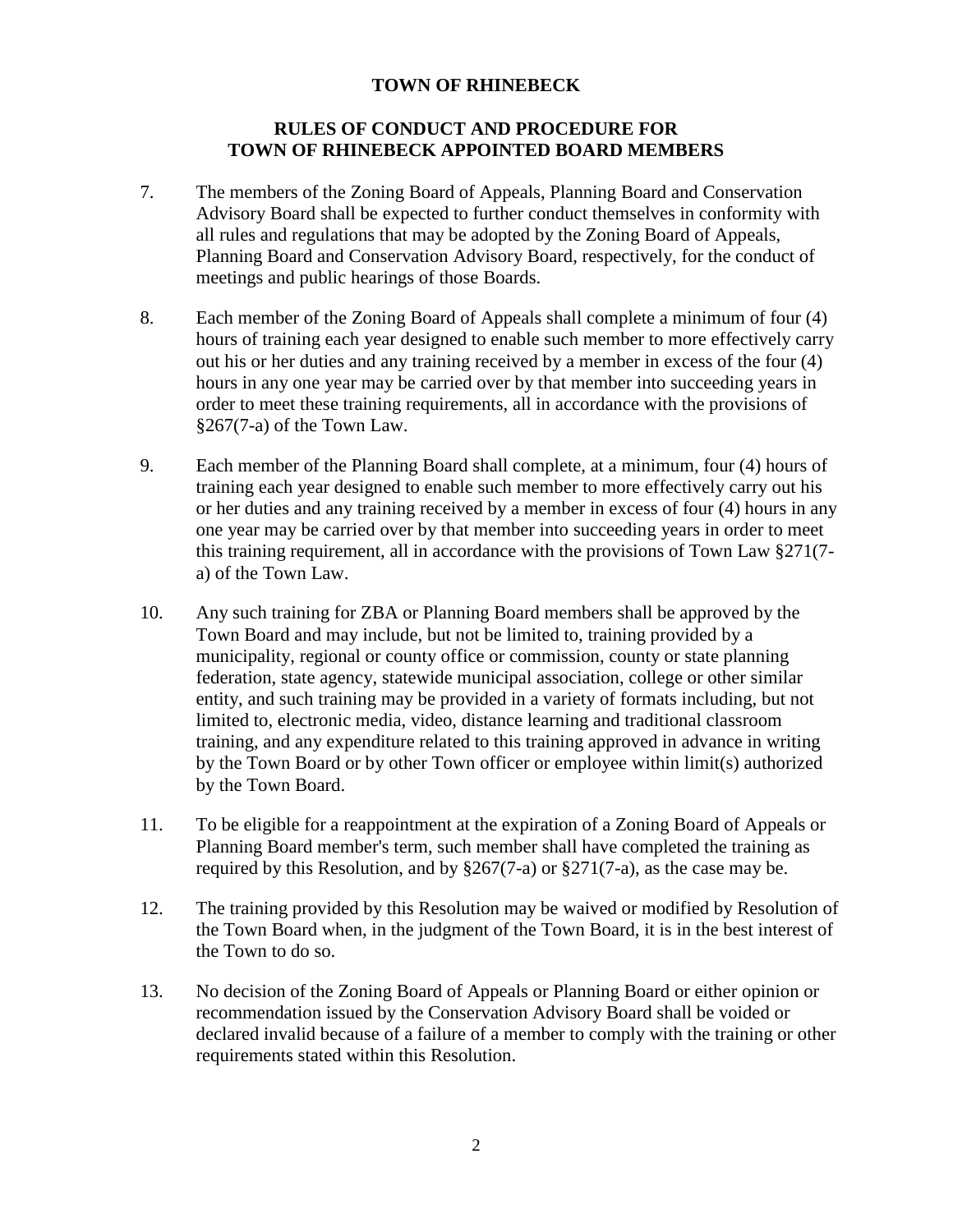### **RULES OF CONDUCT AND PROCEDURE FOR TOWN OF RHINEBECK APPOINTED BOARD MEMBERS**

- 14. No member of the Zoning Board of Appeals, Planning Board or Conservation Advisory Board, may miss three (3) meetings of the Board during a calendar year, other than for a medical or other emergency or for any other just cause approved, in advance, by the Chairperson of the applicable Board. It is expected that Board members be on time and call the Chairperson or Secretary if he or she cannot attend a meeting.
- 15. The members of the Zoning Board of Appeals, Planning Board and Conservation Advisory Board shall, at all times and during the course of meetings or hearings, whether public or private, in executive session or attorney-client meetings, should conduct themselves in a civil manner and shall not shout at, berate or be rude to their fellow board members, applicants and their consultants, the consultants to the various boards and to members of the general public. The Town Board shall have the power to remove, after public hearing, for cause, any Zoning Board of Appeals, Planning Board or Conservation Advisory Board member. Cause for removal shall include, but shall not be limited to: (a) non-compliance with the minimum requirements relating to training and education as established in this Resolution and by Town Law; (b) noncompliance with the meeting attendance requirements as established by this Resolution; (c) failure to comply with the residence requirements as are set forth for public officers in the Town Law; (d) failure to disclose a conflict of interest as required by the Town's Code of Ethics; (e) physical or mental impairment affecting the Board member's ability to perform his or her functions as a Zoning Board of Appeals, Planning Board or Conservation Advisory Board member; (f) failure to comply with the applicable provisions of the Rhinebeck Code of Ethics; (g) failure to comply with any rules or regulations as may be prescribed for the conduct of Board members by the respective Boards; (h) failure to comply with the provisions of this resolution or any amendments thereto.; and (i) such other and further cause as may be established at a hearing conducted in accordance with the procedure set forth herein.
- 16. Prior to the conduct of any public hearing for the removal of a Zoning Board of Appeals, Planning Board or Conservation Advisory Board member for cause, the Town Board shall provide the Board member with a statement setting forth the alleged grounds for such removal at least ten (10) days prior to the conduct of the public hearing. During the public hearing, the Town Board shall have the power to hear testimony and receive evidence presented by the Town Attorney, by the Chairperson of the applicable Board or by any other person in support of the grounds for such removal. The Board member shall have the right to present witnesses and other evidence in defense of the removal action and the Board shall have the power to hear other witnesses and members of the public, and receive documentation and evidence relevant to the issue of the alleged cause for the Board member's removal. In cases where the grounds for removal consist of an alleged violation of the Rhinebeck Code of Ethics, procedures for a hearing, discipline and/or removal set forth in the Code of Ethics shall be followed. Any determination of the Town Board with regard